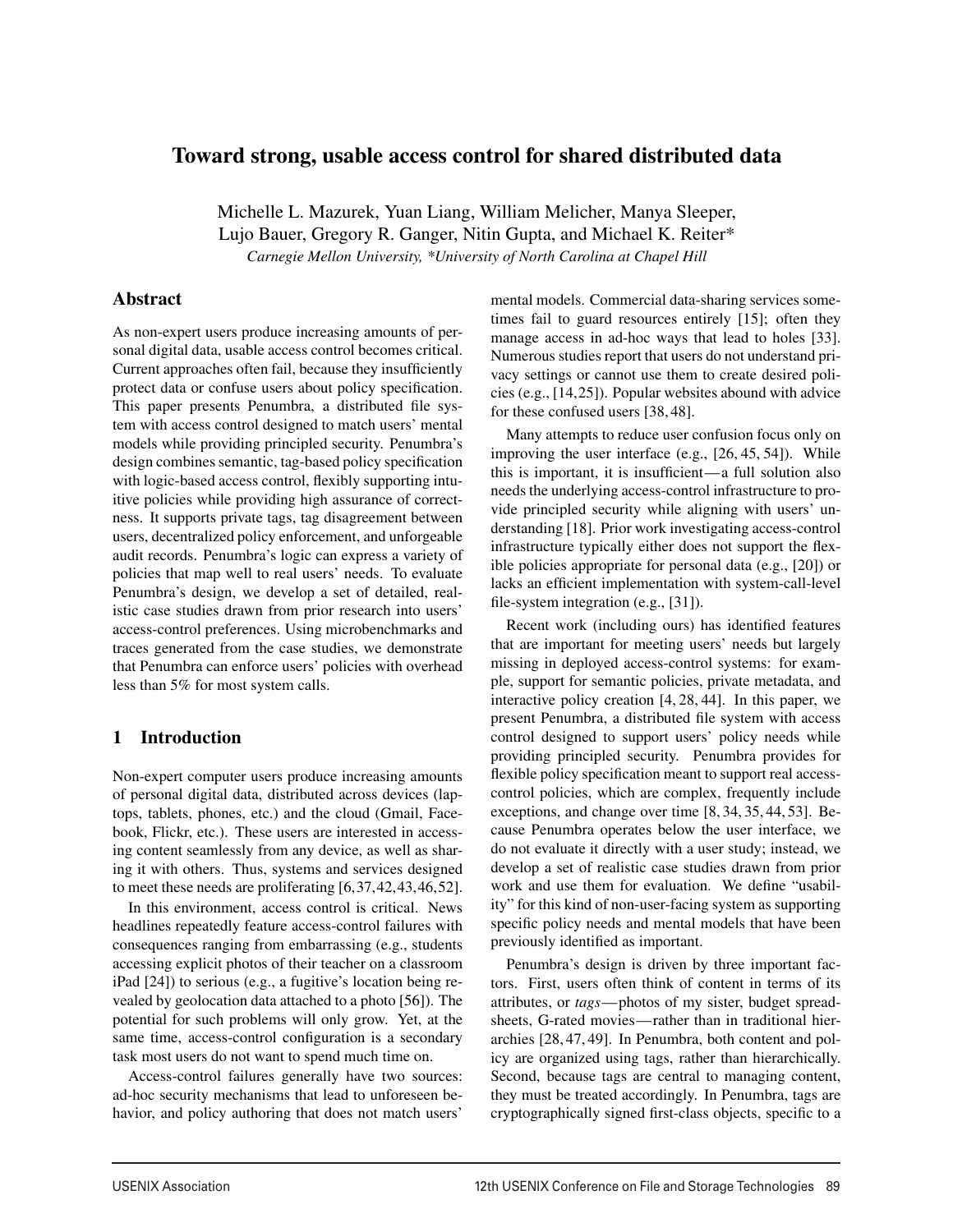single user's namespace. This allows different users to use different attribute values to describe and make policy about the same content. Most importantly, this design ensures tags used for policy specification are resistant to unauthorized changes and forgery. Policy for accessing tags is set independently of policy for files, allowing for private tags. Third, Penumbra is designed to work in a distributed, decentralized, multi-user environment, in which users access files from various devices without a dedicated central server, an increasingly important environment [47]. We support multi-user devices; although these devices are becoming less common [13], they remain important, particularly in the home [27, 34, 61]. Cloud environments are also inherently multi-user.

This paper makes three main contributions. First, it describes Penumbra, the first file-system access-control architecture that combines semantic policy specification with logic-based credentials, providing an intuitive, flexible policy model without sacrificing correctness. Penumbra's design supports distributed file access, private tags, tag disagreement between users, decentralized policy enforcement, and unforgeable audit records that describe who accessed what content and why that access was allowed. Penumbra's logic can express a variety of flexible policies that map well to real users' needs.

Second, we develop a set of realistic access-control case studies, drawn from user studies of non-experts' policy needs and preferences. To our knowledge, these case studies, which are also applicable to other personalcontent-sharing systems, are the first realistic policy benchmarks with which to assess such systems. These case studies capture users' desired policy goals in detail; using them, we can validate our infrastructure's efficacy in supporting these policies.

Third, using our case studies and a prototype implementation, we demonstrate that semantic, logic-based policies can be enforced efficiently enough for the interactive uses we target. Our results show enforcement also scales well with policy complexity.

## 2 Related work

In this section, we discuss four related areas of research.

Access-control policies and preferences. Users' access-control preferences for personal data are nuanced, dynamic, and context-dependent [3, 35, 44]. Many policies require fine-grained rules, and exceptions are frequent and important [34, 40]. Users want to protect personal data from strangers, but are perhaps more concerned about managing access and impressions among family, friends, and acquaintances [4, 12, 25, 32]. Furthermore, when access-control mechanisms are ill-suited to users' policies or capabilities, they fall back on

clumsy, ad-hoc coping mechanisms [58]. Penumbra is designed to support personal polices that are complex, dynamic, and drawn from a broad range of sharing preferences.

Tags for access control. Penumbra relies on tags to define access-control policies. Researchers have prototyped tag-based access-control systems for specific contexts, including web photo albums [7], corporate desktops [16], microblogging services [17], and encrypting portions of legal documents [51]. Studies using roleplaying [23] and users' own tags [28] have shown that tag-based policies are easy to understand and accurate policies can be created from existing tags.

Tags for personal distributed file systems. Many distributed file systems use tags for file management, an idea introduced by Gifford et al. [22]. Many suggest tags will eclipse hierarchical management [49]. Several systems allow tag-based file management, but do not explicitly provide access control [46, 47, 52]. Homeviews provides capability-based access control, but remote files are read-only and each capability governs files local to one device [21]. In contrast, Penumbra provides more principled policy enforcement and supports policy that applies across devices. Cimbiosys offers partial replication based on tag filtering, governed by fixed hierarchical access-control policies [60]. Research indicates personal policies do not follow this fixed hierarchical model [34]; Penumbra's more flexible logic builds policies around non-hierarchical, editable tags, and does not require a centralized trusted authority.

Logic-based access control. An early example of logic-based access control is Taos, which mapped authentication requests to proofs [59]. Proof-carrying authentication (PCA) [5], in which proofs are submitted together with requests, has been applied in a variety of systems [9,11,30]. PCFS applies PCA to a local file system and is evaluated using a case study based on government policy for classified data [20]. In contrast, Penumbra supports a wider, more flexible set of distributed policies targeting personal data. In addition, while PCFS relies on constructing and caching proofs prior to access, we consider the efficiency of proof generation.

One important benefit of logic-based access control is meaningful auditing; logging proofs provides unforgeable evidence of which policy credentials were used to allow access. This can be used to reduce the trusted computing base, to assign blame for unintended accesses, and to help users detect and fix policy misconfigurations [55].

## 3 System overview

2

This section describes Penumbra's architecture as well as important design choices.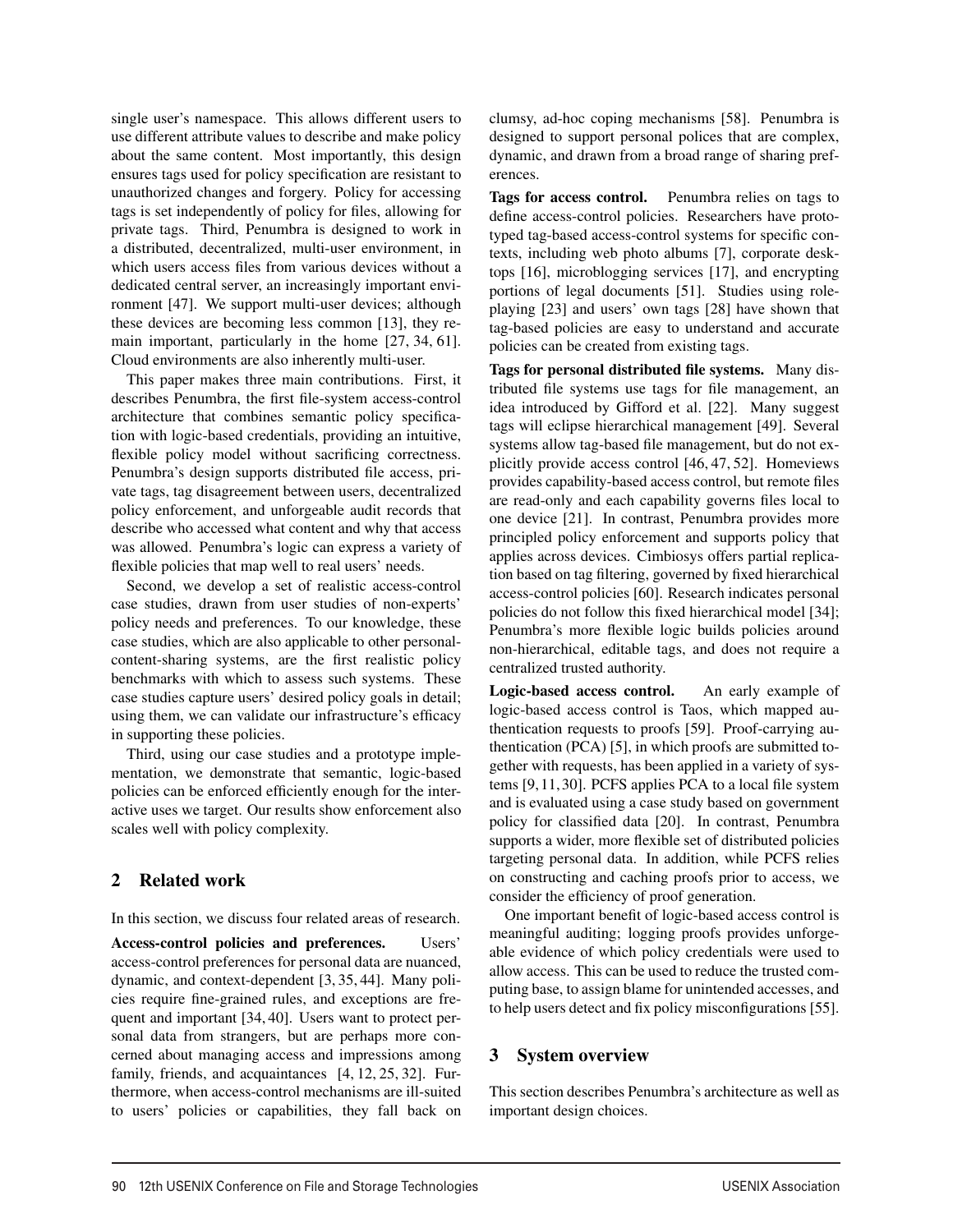## 3.1 High-level architecture

Penumbra encompasses an ensemble of devices, each storing files and tags. Users on one device can remotely access files and tags on other devices, subject to access control. Files are managed using semantic (i.e., tagbased) object naming and search, rather than a directory hierarchy. Users query local and remote files using tags, e.g., *type=movie* or *keyword=budget.* Access-control policy is also specified semantically, e.g., Alice might allow Bob to access files with the tags *type=photo* and *album=Hawaii.* Our concept of devices can be extended to the cloud environment. A cloud service can be thought of as a large multi-user device, or each cloud user as being assigned her own logical "device." Each user runs a *software agent*, associated with both her global publickey identity and her local uid, on every device she uses. Among other tasks, the agent stores all the *authorization credentials*, or cryptographically signed statements made by principals, that the user has received.

Each device in the ensemble uses a file-system-level *reference monitor* to control access to files and tags. When a system call related to accessing files or tags is received, the monitor generates a challenge, which is formatted as a logical statement that can be proved true only if the request is allowed by policy. To gain access, the requesting user's agent must provide a logical proof of the challenge. The reference monitor will verify the proof before allowing access. To make a proof, the agent assembles a set of relevant authorization credentials. The credentials, which are verifiable and unforgeable, are specified as formulas in an access-control logic, and the proof is a derivation demonstrating that the credentials are sufficient to allow access. Penumbra uses an intuitionistic first-order logic with predicates and quantification over base types, described further in Sections 3.3 and 4.

The challenges generated by the reference monitors have seven types, which fall into three categories: authority to read, write, or delete an existing file; authority to read or delete an existing tag; and authority to create content (files or tags) on the target device. The rationale for this is explained in Section 3.2. Each challenge includes a nonce to prevent replay attacks; for simplicity, we omit the nonces in examples. The logic is not exposed directly to users, but abstracted by an interface that is beyond the scope of this paper.

For both local and remote requests, the user must prove to her local device that she is authorized to access the content. If the content is remote, the local device (acting as client) must additionally prove to the remote device that the local device is trusted to store the content and enforce policy about it. This ensures that users of untrusted devices cannot circumvent policy for remote



Figure 1: Access-control example. (0) Using her tablet, Alice requests to open a file stored on the desktop. (1) The interface component forwards this request to the reference monitor. (2) The local monitor produces a challenge, which (3) is proved by Alice's local agent, then (4) asks the content store for the file. (5) The content store requests the file from the desktop, (6) triggering a challenge from the desktop's reference monitor. (7) Once the tablet's agent proves the tablet is authorized to receive the file, (8) the desktop's monitor instructs the desktop's content store to send it to the tablet. (9–11) The tablet's content store returns the file to Alice via the interface component.

data. Figure 1 illustrates a remote access.

## 3.2 Metadata

Semantic management of access-control policy, in addition to file organization, gives new importance to tag handling. Because we base policy on tags, they must not be forged or altered without authorization. If Alice gives Malcolm access to photos from her Hawaiian vacation, he can gain unauthorized access to her budget if he can change its type from *spreadsheet* to *photo* and add the tag *album=Hawaii.* We also want to allow users to keep tags private and to disagree about tags for a shared file.

To support private tags, we treat each tag as an object independent of the file it describes. Reading a tag requires a proof of access, meaning that assembling a fileaccess proof that depends on tags will often require first assembling proofs of access to those tags (Figure 2).

For tag integrity and to allow users to disagree about tags, we implement tags as cryptographically signed credentials of the form principal signed tag(attribute, value, file). For clarity in examples, we use descriptive file names; in reality, Penumbra uses globally unique IDs. For example, Alice can assign the song "Thriller" a fourstar rating by signing a credential: Alice signed tag(rating, 4, "Thriller"). Alice, Bob, and Caren can each assign different ratings to "Thriller." Policy specification takes this into account: if Alice grants Bob permission to listen to songs where Alice's rating is three stars or higher, Bob's rating is irrelevant. Because tags are signed, any principal is free to make any tag about any file. Principals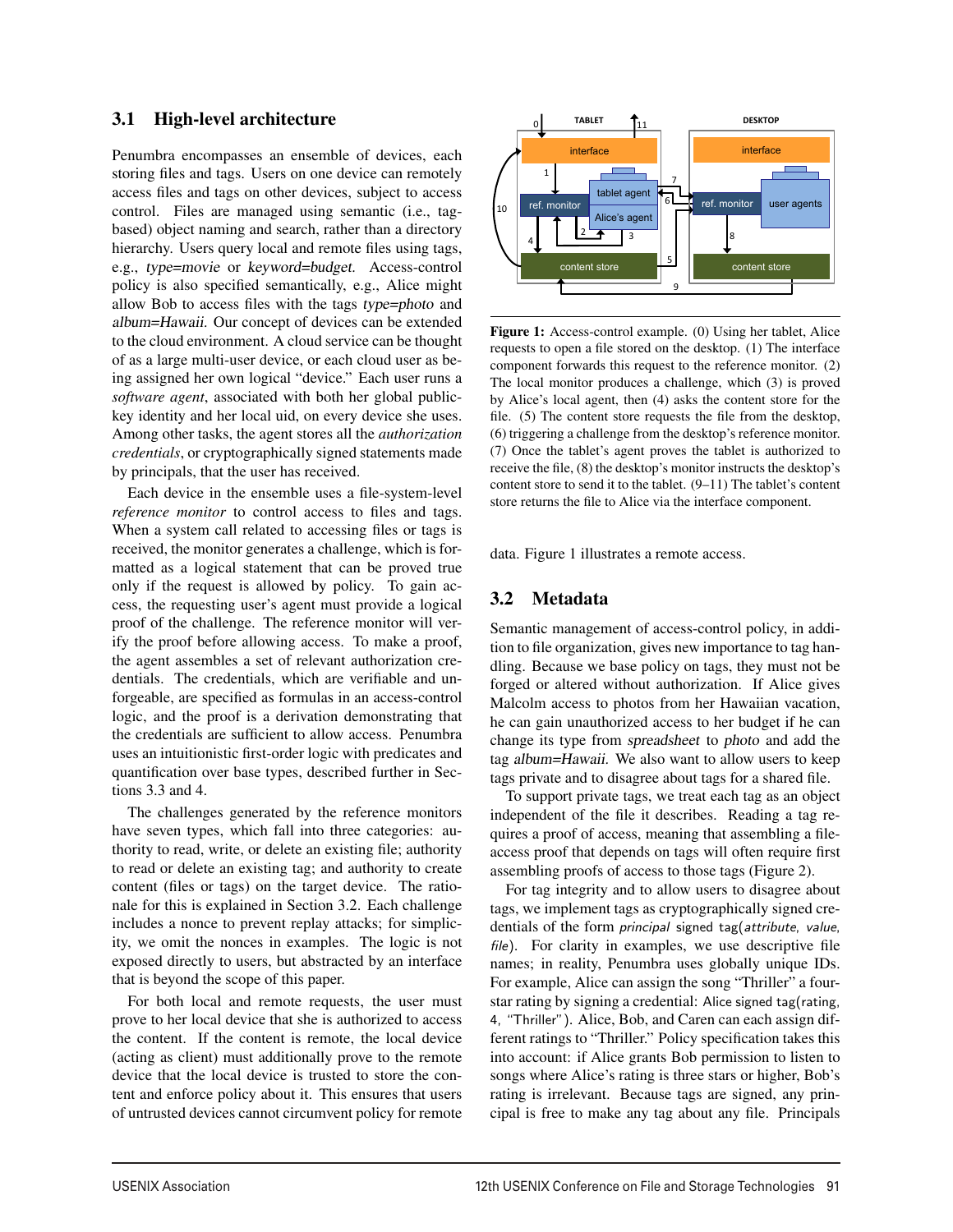

Figure 2: Example two-stage proof of access, expressed informally. In the first stage, Bob's agent asks which album Alice has placed the photo Luau.jpg in. After making the proof, Bob's agent receives a metadata credential saying the photo is in the album *Hawaii.* By combining this credential with Bob's authority to read some files, Bob's agent can make a proof that will allow Bob to open Luau.jpg.

can be restricted from storing tags on devices they do not own, but if Alice is allowed to create or store tags on a device then those tags may reference any file.

Some tags are naturally written as attribute-value pairs (e.g., *type=movie*, *rating=PG*). Others are commonly value-only (e.g., photos tagged with *vacation* or with people's names). We handle all tags as name-value pairs; value-only tags are transformed into name-value pairs, e.g., from "vacation" to *vacation=true*.

Creating tags and files. Because tags are cryptographically signed, they cannot be updated; instead, the old credential is revoked (Section 4.4) and a new one is issued. As a result, there is no explicit write-tag authority.

Unlike reading and writing, in which authority is determined per file or tag, authority to create files and tags is determined per device. Because files are organized by their attributes rather than in directories, creating one file on a target device is equivalent to creating any other. Similarly, a user with authority to create tags can always create any tag in her own namespace, and no tags in any other namespace. So, only authority to create any tags on the target device is required.

#### 3.3 Devices, principals, and authority

We treat both users and devices as principals who can create policy and exercise authority granted to them. Each principal has a public-private key pair, which is consistent across devices. This approach allows multiuser devices and decisions based on the combined trustworthiness of a user and a device. (Secure initial distribution of a user's private key to her various devices is outside the scope of this paper.)

Access-control logics commonly use A signed F to describe a principal cryptographically asserting a statement  $F$ . A says  $F$  describes beliefs or assertions  $F$  that can be derived from other statements that A has signed or, using modus ponens, other statements that A believes (says):

$$
\frac{A \text{ says } F \quad A \text{ says } (F \rightarrow G)}{A \text{ says } G}
$$

Statements that principals can make include both delegation and use of authority. In the following example, principal *A* grants authority over some action *F* to principal *B*, and *B* wants to perform action *F*.

A signed deleg (B, F) (1) B signed F (2)

These statements can be combined, as a special case of modus ponens, to prove that *B*'s action is supported by *A*'s authority:

$$
\frac{(1) \quad (2)}{A \text{ says } F}
$$

Penumbra's logic includes these rules, other constructions commonly used in access control (such as defining groups of users), and a few minor additions for describing actions on files and tags (see Section 4).

In Penumbra, the challenge statements issued by a reference monitor are of the form device says action, where action describes the access being attempted. For Alice to read a file on her laptop, her software agent must prove that AliceLaptop says readfile(*f*).

This design captures the intuition that a device storing some data ultimately controls who can access it: sensitive content should not be given to untrusted devices, and trusted devices are tasked with enforcing access-control policy. For most single-user devices, a default policy in which the device delegates all of its authority to its owner is appropriate. For shared devices or other less common situations, a more complex device policy that gives no user full control may be necessary.

#### 3.4 Threat model

4

Penumbra is designed to prevent unauthorized access to files and tags. To prevent spoofed or forged proofs, we use nonces to prevent replay attacks and rely on standard cryptographic assumptions that signatures cannot be forged unless keys are leaked. We also rely on standard network security techniques to protect content from observation during transit between devices.

Penumbra employs a language for capturing and reasoning about trust assertions. If trust is misplaced, violations of intended policy may occur—for example, an authorized user sending a copy of a file to an unauthorized user. In contrast to other systems, Penumbra's flexibility allows users to encode limited trust precisely, minimizing vulnerability to devices or users who prove untrustworthy; for example, different devices belonging to the same owner can be trusted differently.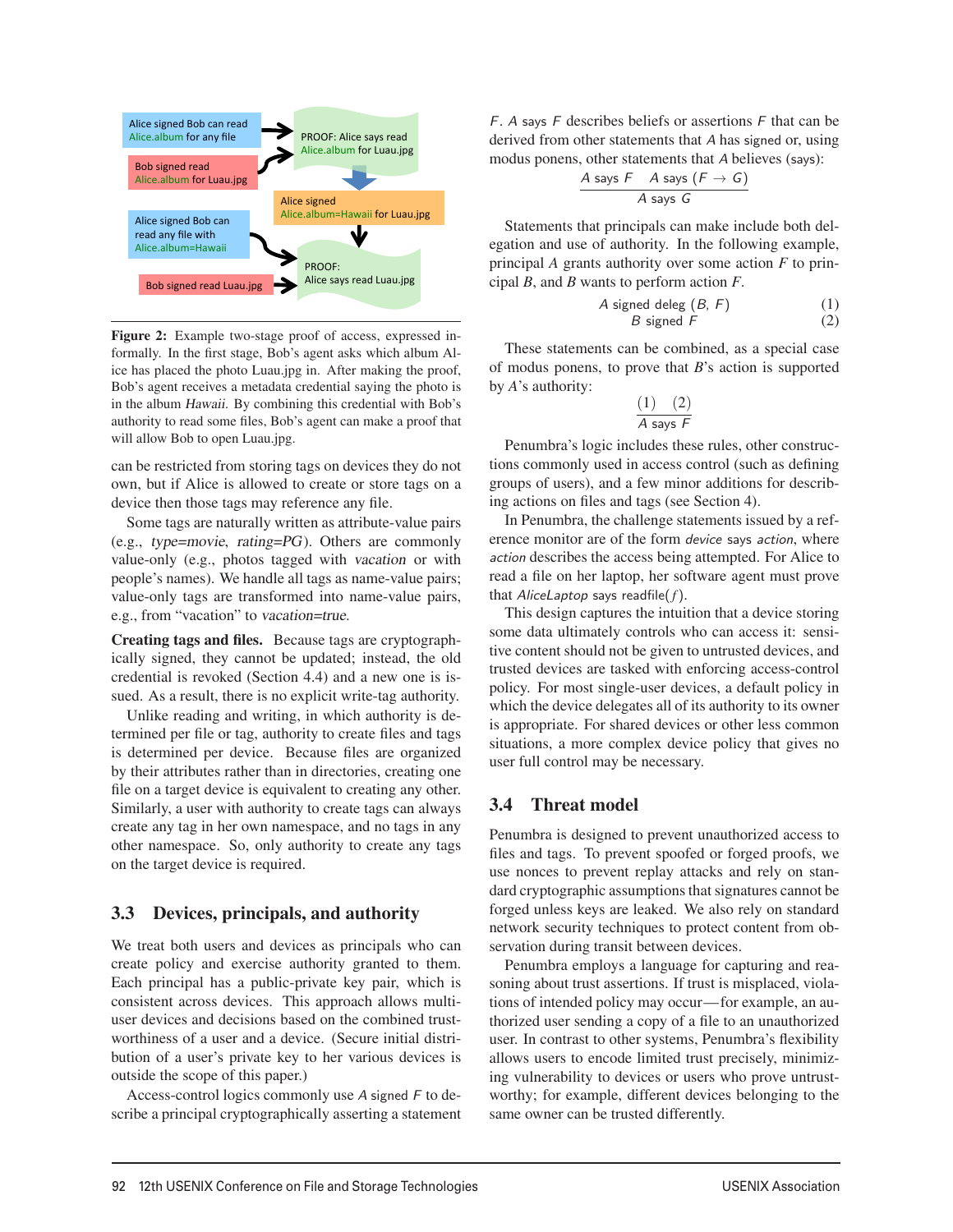## 4 Expressing semantic policies

This section describes how Penumbra expresses and enforces semantic policies with logic-based access control.

#### 4.1 Semantic policy for files

File accesses incur challenges of the form device says action( $f$ ), where  $f$  is a file and action can be one of readfile, writefile, or deletefile.

A policy by which Alice allows Bob to listen to any of her music is implemented as a conditional delegation: If Alice says a file has *type=music*, then Alice delegates to Bob authority to read that file. We write this as follows:

$$
\begin{array}{l} \text{Alice signed } \forall f: \\ \text{tag}(type, music, f) \rightarrow \text{deleg}(\text{Bob}, \text{readfile}(f)) \quad (3) \end{array}
$$

To use this delegation to listen to "Thriller," Bob's agent must show that Alice says "Thriller" has *type=music*, and that Bob intends to open "Thriller" for reading, as follows:

Alice signed tag(type,music,"Thriller") (4) Bob signed readfile("Thriller") (5)

$$
\frac{(3) \qquad (4)}{\text{Alice says deleg(Bob,readfile("Thriller"))} \qquad (5)}{\text{Alice says readfile("Thriller")}}
$$

In this example, we assume Alice's devices grant her access to all of her files; we elide proof steps showing that the device assents once Alice does. We similarly elide instantiation of the quantified variable.

We can easily extend such policies to multiple attributes or to groups of people. To allow the group "coworkers" to view her vacation photos, Alice would assign users to the group (which is also a principal) by issuing credentials as follows:

Alice signed speaker  
(Bob, Alice.co-workers) 
$$
(6)
$$

Then, Alice would delegate authority to the group rather than to individuals:

$$
\begin{array}{ll}\text{Alice signed } \forall f:\texttt{tag}(\texttt{type, music}, f) \rightarrow \\ & \text{deleg}(\textsf{Alice.co-workers}, \textsf{readfile}(f)) \quad (7)\end{array}
$$

## 4.2 Policy about tags

Penumbra supports private tags by requiring a proof of access before allowing a user or device to read a tag. Because tags are central to file and policy management, controlling access to them without impeding file system operations is critical.

Tag policy for queries. Common accesses to tags fall into three categories. A *listing query* asks which files belong to a category defined by one or more attributes, e.g., list all Alice's files with *type=movie* and *genre=comedy*. An *attribute query* asks the value of an attribute for a specific file, e.g., the name of the album to which a photo belongs. This kind of query can be made directly by users or by their software agents as part of two-stage proofs (Figure 2). A *status query*, which requests all the system metadata for a given file—last modify time, file size, etc.—is a staple of nearly every file access in most file systems (e.g., the POSIX *stat* system call).

Tag challenges have the form device says action(attribute list, file), where action is either readtags or deletetags. An *attribute list* is a set of (principal,attribute,value) triples representing the tags for which access is requested. Because tag queries can apply to multiple values of one attribute or multiple files, we use the wildcard \* to indicate all possible completions. The listing query example above, which is a search on multiple files, would be specified with the attribute list [(Alice,type,movie), (Alice,genre,comedy)] and the target file \*. The attribute query example identifies a specific target file but not a specific attribute value, and could be written with the attribute list [(Alice,album,\*)] and target file "Luau.jpg." A status query for the same file would contain an attribute list like [(AliceLaptop,\*,\*)].

Credentials for delegating and using authority in the listing query example can be written as:

Alice signed  $\forall f$  : deleg(Bob, readtags(

[(Alice,type,movie),(Alice,genre,comedy)], *f*)) (8) Bob signed readtags(

[(Alice,type,movie),(Alice,genre,comedy)],\*) (9)

These credentials can be combined to prove Bob's authority to make this query.

Implications of tag policy. One subtlety inherent in tag-based delegation is that delegations are not separable. If Alice allows Bob to list her Hawaii photos (e.g., files with *type=photo* and *album=Hawaii*), that should not imply that he can list all her photos or non-photo files related to Hawaii. However, tag delegations should be additive: a user with authority to list all photos and authority to list all Hawaii files could manually compute the intersection of the results, so a request for Hawaii photos should be allowed. Penumbra supports this subtlety.

Another interesting issue is limiting the scope of queries. Suppose Alice allows Bob to read the album name only when *album=Hawaii*, and Bob wants to know the album name for "photo127." If Bob queries the album name regardless of its value (attributelist[(Alice,album,\*)]), no proof can be made and the request will fail. If Bob limits his request to the attribute list [(Alice,album,Hawaii)], the proof succeeds. If "photo127" is not in the Hawaii album, Bob cannot learn which album it is in.

Users may sometimes make broader-than-authorized queries: Bob may try to list all of Alice's photos when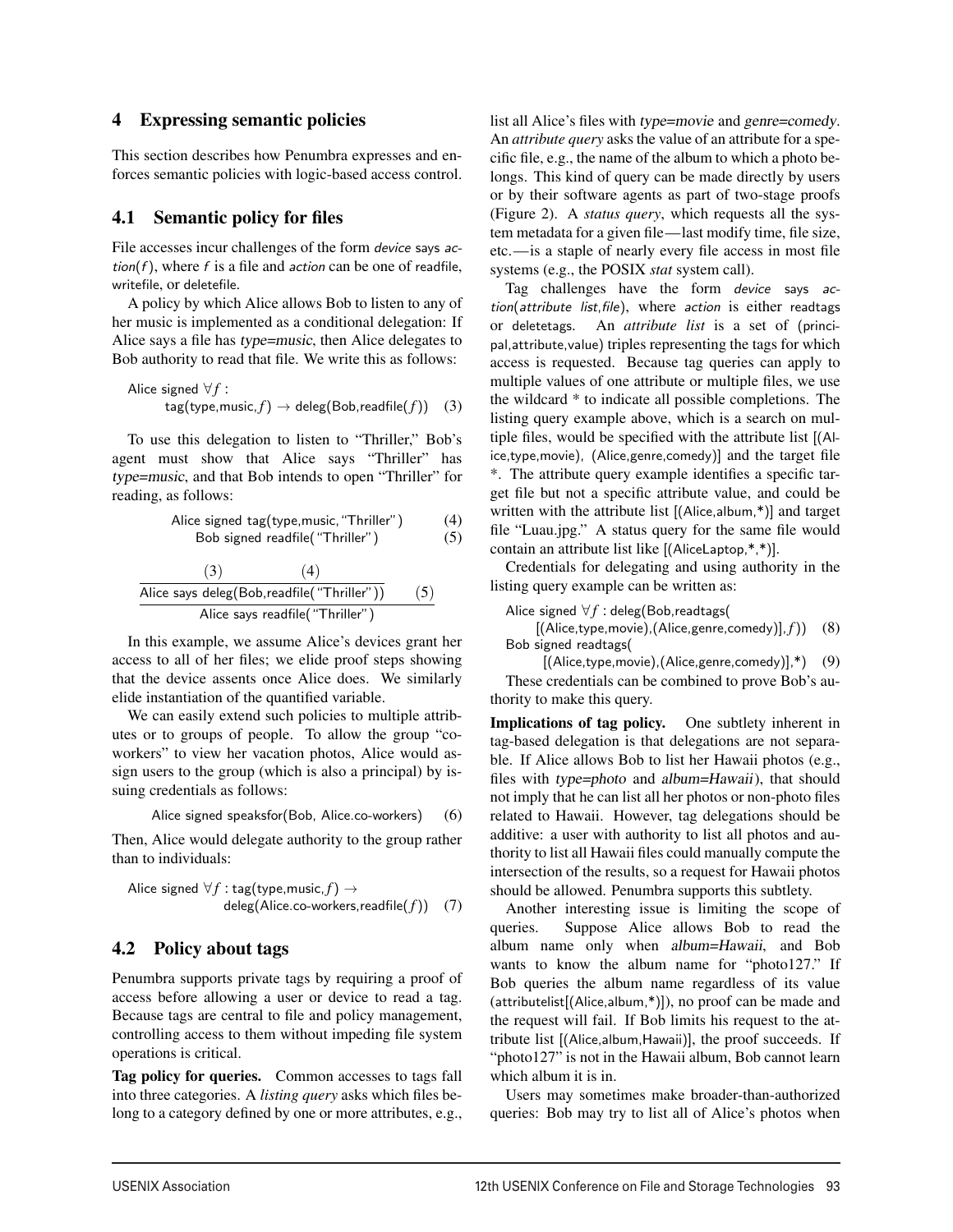he only has authority for Hawaii photos. Bob's agent will then be asked for a proof that cannot be constructed. A straightforward option is for the query to simply fail. A better outcome is for Bob to receive an abridged list containing only Hawaii photos. One way to achieve this is for Bob's agent to limit his initial request to something the agent can prove, based on available credentials—in this case, narrowing its scope from all photos to Hawaii photos. We defer implementing this to future work.

## 4.3 Negative policies

Negative policies, which forbid access rather than allow it, are important but often challenging for accesscontrol systems. Without negative policies, many intuitively desirable rules are difficult to express. Examples taken from user studies include denying access to photos tagged with *weird* or *strange* [28] and sharing all files other than financial documents [34].

The first policy could naively be formulated as forbidding access to files tagged with *weird=true*; or as allowing access when the tag *weird=true* is not present. In our system, however, policies and tags are created by many principals, and there is no definitive list of all credentials. In such contexts, the inability to find a policy or tag credential does not guarantee that no such credential exists; it could simply be located somewhere else on the network. In addition, policies of this form could allow users to make unauthorized accesses by interrupting the transmission of credentials. Hence, we explore alternative ways of expressing deny policies.

Our solution has two parts. First, we allow delegation based on tag inequality: for example, to protect financial documents, Alice can allow Bob to read any file with *topic*  $\neq$  *financial*. This allows Bob to read a file if his agent can find a tag, signed by Alice, placing that file into a topic other than financial. If no credential is found, access is still denied, which prevents unauthorized access via credential hiding. This approach works best for tags with non-overlapping values—e.g., restricting children to movies not rated R. If, however, a file is tagged with both *topic=financial* and *topic=vacation*, then this approach would still allow Bob to access the file.

To handle situations with overlapping and less-welldefined values, e.g., denying access to weird photos, Alice can grant Bob authority to view files with *type=photo* and *weird=false*. In this approach, every non-weird photo must be given the tag *weird=false*. This suggests two potential difficulties. First, we cannot ask the user to keep track of these negative tags; instead, we assume the user's policymaking interface will automatically add them (e.g., adding *weird=false* to any photo the user has not marked with *weird=true*). As we already assume the interface tracks tags to help the user maintain consistent labels and avoid typos, this is not an onerous requirement. Second, granting the ability to view files with *weird=false* implicitly leaks the potentially private information that some photos are tagged *weird=true*. We assume the policymaking interface can obfuscate such negative tags (e.g., by using a hash value to obscure *weird*), and maintain a translation to the user's original tags for purposes of updating and reviewing policy and tags. We discuss the performance impact of adding tags related to the negative policy (e.g., *weird=false*) in Section 7.

## 4.4 Expiration and revocation

In Penumbra, as in similar systems, the lifetime of policy is determined by the lifetimes of the credentials that encode that policy. To support dynamic policies and allow policy changes to propagate quickly, we have two fairly standard implementation choices.

One option is short credential lifetimes: the user's agent can be set to automatically renew each short-lived policy credential until directed otherwise. Alternatively, we can require all credentials used in a proof to be online countersigned, confirming validity [29]. Revocation is then accomplished by informing the countersigning authority. Both of these options can be expressed in our logic; we do not discuss them further.

# 5 Realistic policy examples

We discussed abstractly how policy needs can be translated into logic-based credentials. We must also ensure that our infrastructure can represent real user policies.

It is difficult to obtain real policies from users for new access-control capabilities. In lab settings, especially without experience to draw on, users struggle to articulate policies that capture real-life needs across a range of scenarios. Thus, there are no applicable standard policy or file-sharing benchmarks. Prior work has often, instead, relied on researcher experience or intuition [41,46,52,60]. Such an approach, however, has limited ability to capture the needs of non-expert users [36].

To address this, we develop the first set of accesscontrol-policy case studies that draw from target users' needs and preferences. They are based on detailed results from in-situ and experience-sampling user studies [28, 34] and were compiled to realistically represent diverse policy needs. These case studies, which could also be used to evaluate other systems in this domain, are an important contribution of this work.

We draw on the HCI concept of *persona* development. Personas are archetypes of system users, often created to guide system design. Knowledge of these personas' characteristics and behaviors informs tests to ensure an application is usable for a range of people. Specifying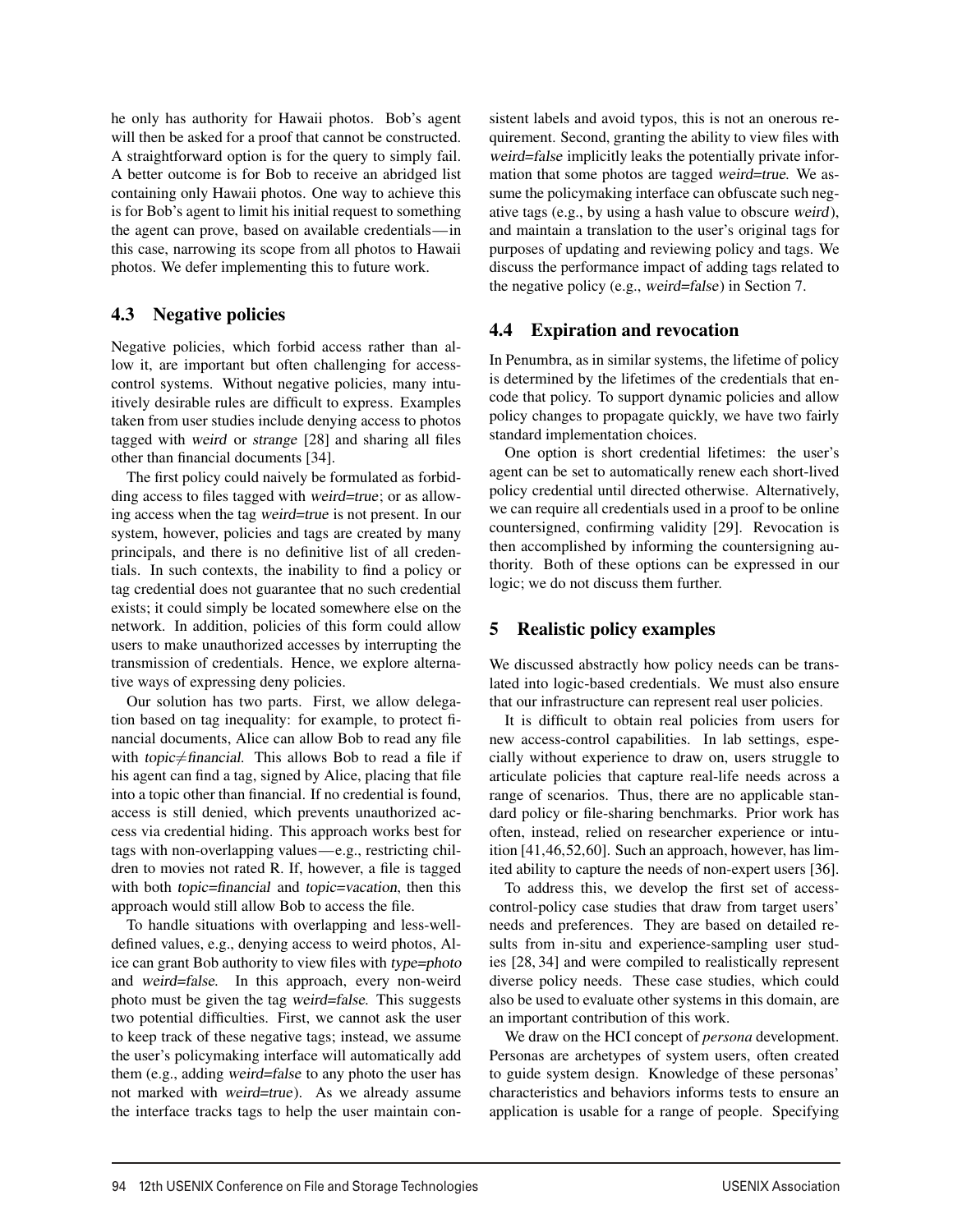| An access-control system should support                                        | <b>Sources</b>          | Case study   |
|--------------------------------------------------------------------------------|-------------------------|--------------|
| access-control policies on metadata                                            | [4, 12]                 | All          |
| policies for potentially overlapping groups of people, with varied granularity |                         |              |
| (e.g., family, subsets of friends, strangers, "known threats")                 | [4, 12, 25, 40, 44, 50] | All          |
| policies for potentially overlapping groups of items, with varied granularity  |                         |              |
| (e.g., health information, "red flag" items)                                   | [25, 34, 40, 44]        | All          |
| photo policies based on photo location., people in photo                       | [4, 12, 28]             | Jean, Susie  |
| negative policies to restrict personal or embarrassing content                 | [4, 12, 28, 44]         | Jean, Susie  |
| policy inheritance for new and modified items                                  | [4, 50]                 | All          |
| hiding unshared content                                                        | [35, 44]                | All          |
| joint ownership of files                                                       | [34, 35]                | Heather/Matt |
| updating policies and metadata                                                 | [4, 12, 50]             |              |

Table 1: Access control system needs from literature.

-

individuals with specific needs provides a face to types of users and focuses design and testing [62].

To make the case studies sufficiently concrete for testing, each includes a set of users and devices, as well as policy rules for at least one user. Each also includes a simulated trace of file and metadata actions; some actions loosely mimic real accesses, and others test specific properties of the access-control infrastructure. Creating this trace requires specifying many variables, including policy and access patterns, the number of files of each type, specific tags (access-control or otherwise) for each file, and users in each user group. We determine these details based on user-study data, and, where necessary, on inferences informed by HCI literature and consumer market research (e.g., [2, 57]). In general, the access-control policies are well-grounded in user-study data, while the simulated traces are more speculative.

In line with persona development [62], the case studies are intended to include a range of policy needs, especially those most commonly expressed, but not to completely cover all possible use cases. To verify coverage, we collated policy needs discussed in the literature. Table 1 presents a high-level summary. The majority of these needs are at least partially represented in all of our case studies. Unrepresented is only the ability to update policies and metadata over time, which Penumbra supports but we did not include in our test cases. The diverse policies represented by the case studies can all be encoded in Penumbra; this provides evidence that our logic is expressive enough to meet users' needs.

Case study 1: Susie. This case (Figure 3), drawn from a study of tag-based access control for photos [28], captures a default-share mentality: Susie is happy to share most photos widely, with the exception of a few containing either highly personal content or pictures of children she works with. As a result, this study exercises several somewhat-complex negative policies. This study focuses exclusively on Susie's photos, which she accesses from several personal devices but which other users access only via simulated "cloud" storage. No users besides

Susie have write access or the ability to create files and tags. Because the original study collected detailed information on photo tagging and policy preferences, both the tagging and the policy are highly accurate.

Case study 2: Jean. This case study (Figure 3) is drawn from the same user study as Susie. Jean has a default-protect mentality; she only wants to share photos with people who are involved in them in some way. This includes allowing people who are tagged in photos to see those photos, as well as allowing people to see photos from events they attended, with some exceptions. Her policies include some explicit access-control tags for example, restricting photos tagged *goofy*—as well as hybrid tags that reflect content as well as policy. As with the Susie case study, this one focuses exclusively on Jean's photos, which she accesses from personal devices and others access from a simulated "cloud." Jean's tagging scheme and policy preferences are complex; this case study includes several examples of the types of tags and policies she discussed, but is not comprehensive.

Case study 3: Heather and Matt. This case study (Figure 3) is drawn from a broader study of users' accesscontrol needs [34]. Heather and Matt are a couple with a young daughter; most of the family's digital resources are created and managed by Heather, but Matt has full access. Their daughter has access to the subset of content appropriate for her age. The couple exemplifies a default-protect mentality, offering only limited, identified content to friends, other family members, and coworkers. This case study includes a wider variety of content, including photos, financial documents, work documents, and entertainment media. The policy preferences reflect Heather and Matt's comments; the assignment of non-access-control-related tags is less well-grounded, as they were not explicitly discussed in the interview.

Case study 4: Dana. This case study (Figure 3) is drawn from the same user study as Heather and Matt. Dana is a law student who lives with a roommate and has a strong default-protect mentality. She has confidential documents related to a law internship that must be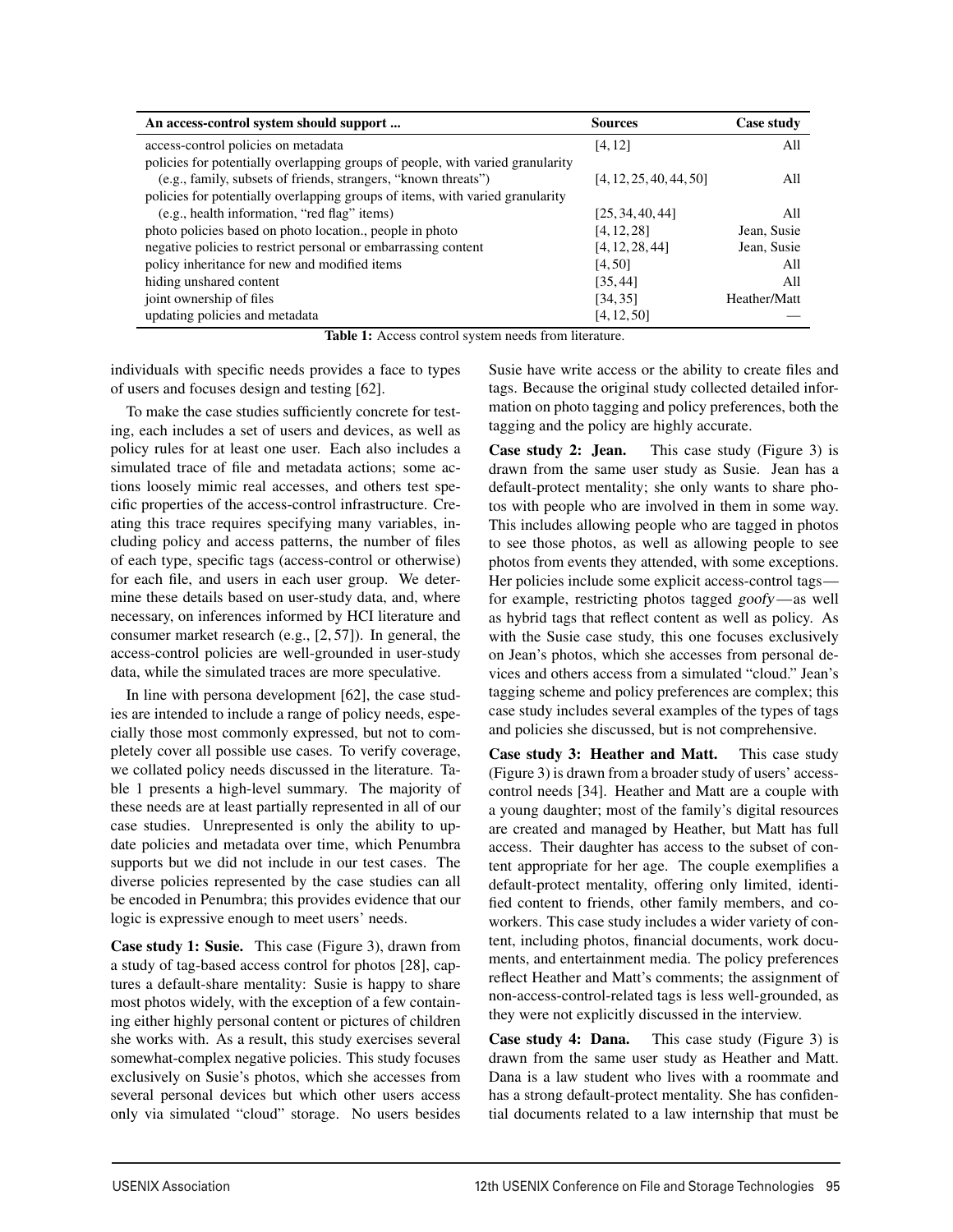| <b>SUSIE</b>                                                  | <b>JEAN</b>                                                   |
|---------------------------------------------------------------|---------------------------------------------------------------|
| <b>Individuals: Susie, mom</b>                                | Individuals: Jean, boyfriend, sister, Pat, supervisor, Dwight |
| Groups: friends, acquaintances, older friends, public         | Groups: volunteers, kids, acquaintances                       |
| Devices: laptop, phone, tablet, cloud                         | Devices: phone, two cloud services                            |
| Tags per photo: 0-2 access-control, 1-5 other                 | Tags per photo: 1-10, including mixed-use access control      |
| <b>Policies:</b>                                              | Policies:                                                     |
| Friends can see all photos.                                   | Anyone can see photos they are in.                            |
| Mom can see all photos except mom-sensitive.                  | Kids can only see kids photos.                                |
| Acquaintances can see all photos except personal,             | Dwight can see photos of his wife.                            |
| very personal, or red flag.                                   | Supervisor can see work photos.                               |
| Older friends can see all photos except red flag.             | Volunteers can see volunteering photos.                       |
| Public can see all photos except personal, very               | Boyfriend can see boyfriend, family reunion, and kids photos. |
| personal, red flag, or kids.                                  | Acquaintances can see beautiful photos.                       |
|                                                               |                                                               |
|                                                               | No one can see goofy photos.                                  |
| <b>HEATHER AND MATT</b>                                       | <b>DANA</b>                                                   |
| Individuals: Heather, Matt, daughter                          | Individuals: Dana, sister, mom, boyfriend, roommate, boss     |
| Groups: friends, relatives, co-workers, guests                | Groups: colleagues, friends                                   |
| Devices: laptop, two phones, DVR, tablet                      | Devices: laptop, phone, cloud service                         |
| Tags per item: 1-3, including mixed-use access control        | Tags per item: 1-3, including mixed-use access control        |
| Policies:                                                     | <b>Policies:</b>                                              |
| Heather and Matt can see all files                            | Boyfriend and sister can see all photos                       |
| Co-workers can see all photos and music                       | Friends can see favorite photos                               |
| Friends and relatives can see all photos, TV shows, and music | Boyfriend, sister, friends can see all music and TV shows     |
| Guests can see all TV shows and music                         | Roommate can read and write household documents               |
| Daughter can see all photos; music, TV except inappropriate   | Boyfriend and mom can see health documents                    |
| Heather can update all files except TV shows                  | Boss can read and write all work documents                    |



4

protected. This case study includes documents related to work, school, household management, and personal topics like health, as well as photos, e-books, television shows, and music. The policy preferences closely reflect Dana's comments; the non-access-control tags are drawn from her rough descriptions of the content she owns.

## 6 Implementation

This section describes our Penumbra prototype.

# 6.1 File system implementation

Penumbra is implemented in Java, on top of FUSE [1]. Users interact normally with the Linux file system; FUSE intercepts system calls related to file operations and redirects them to Penumbra. Instead of standard file paths, Penumbra expects semantic queries. For example, a command to list G-rated movies can be written 'ls "query:Alice.type=movie & Alice.rating=G".'

Figure 4 illustrates Penumbra's architecture. System calls are received from FUSE in the front-end interface, which also parses the semantic queries. The central controller invokes the reference monitor to create challenges and verify proofs, user agents to create proofs, and the file and (attribute) database managers to provide protected content. The controller uses the communications module to transfer challenges, proofs, and content between devices. We also implement a small, short-term authority cache in the controller. This allows users who



Figure 4: System architecture. The primary TCB (controller and reference monitor) is shown in red (darkest). The file and database managers (medium orange) also require some trust.

have recently proved access to content to access that content again without submitting another proof. The size and expiration time of the cache can be adjusted to trade off proving time with faster response to policy updates.

The implementation is about 15,000 lines of Java and 1800 lines of C. The primary trusted computing base (TCB) includes the controller (1800 lines) and the reference monitor (2500 lines)—the controller guards access to content, invoking the reference monitor to create challenges and verify submitted proofs. The file manager (400 lines) must be trusted to return the correct content for each file and to provide access to files only through the controller. The database manager (1600 lines) similarly must be trusted to provide access to tags only through the controller and to return only the requested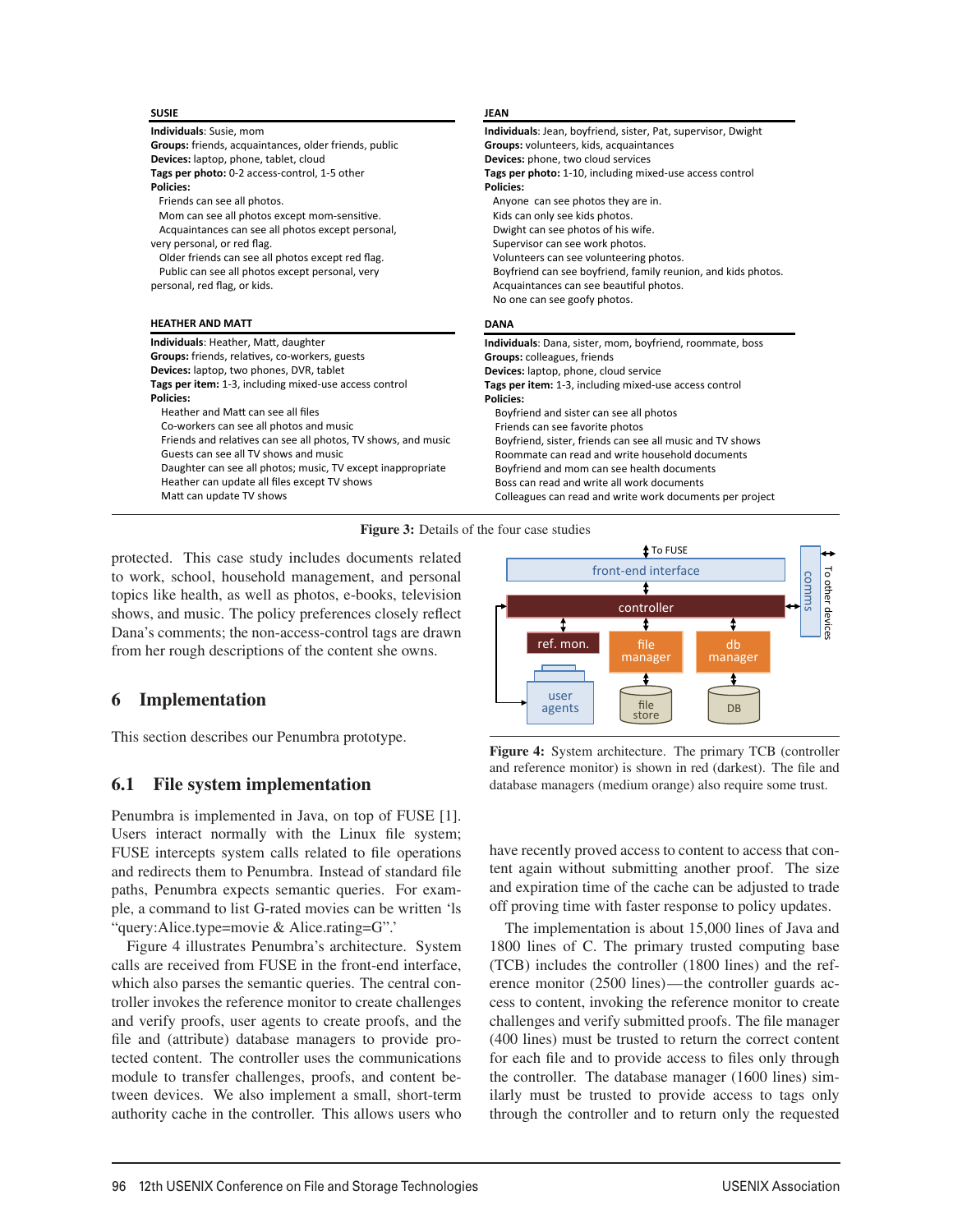| <b>System call</b> | <b>Required proof(s)</b>               |
|--------------------|----------------------------------------|
| mknod              | create file, create metadata           |
| open               | read file, write file                  |
| truncate           | write file                             |
| utime              | write file                             |
| unlink             | delete file                            |
| getattr            | read tags: (system, *, *)              |
| readdir            | read tags: attribute list for *        |
| getxattr           | read tags: (principal, attribute, *)   |
| setxattr           | create tags                            |
| removexattr        | delete tags: (principal, attribute, *) |

Table 2: Proof requirements for file-related system calls

tags. The TCB also includes 145 lines of LF (logical framework) specification defining our logic.

Mapping system calls to proof goals. Table 2 shows the proof(s) required for each system call. For example, calling readdir is equivalent to a listing query—asking for all the files that have some attribute $(s)$ —so it must incur the appropriate read-tags challenge.

Using "touch" to create a file triggers four system calls: getattr (the FUSE equivalent of stat), mknod, utime, and another getattr. Each getattr is a status query (see Section 4.2) and requires a proof of authority to read system tags. The mknod call, which creates the file and any initial metadata set by the user, requires proofs of authority to create files and metadata. Calling utime instructs the device to update its tags about the file. Updated system metadata is also a side effect of writing to a file, so we map utime to a write-file permission.

Disconnected operation. When a device is not connected to the Penumbra ensemble, its files are not available. Currently, policy updates are propagated immediately to all available devices; if a device is not available, it misses the new policy. While this is obviously impractical, it can be addressed by implementing eventual consistency (see for example Perspective [47] or Cimbiosys [43]) on top of the Penumbra architecture.

# 6.2 Proof generation and verification

Users' agents construct proofs using a recursive theorem prover loosely based on the one described by Elliott and Pfenning [19]. The prover starts from the goal (the challenge statement provided by the verifier) and works backward, searching through its store of credentials for one that either proves the goal directly or implies that if some additional goal(s) can be proven, the original goal will also be proven. The prover continues recursively solving these additional goals until either a solution is reached or a goal is found to be unprovable, in which case the prover backtracks and attempts to try again with another credential. When a proof is found, the prover returns it in a format that can be submitted to the reference monitor for checking. The reference monitor uses a standard LF checker implemented in Java.

The policy scenarios represented in our case studies generally result in a shallow but wide proof search: for any given proof, there are many irrelevant credentials, but only a few nested levels of additional goals. In enterprise or military contexts with strictly defined hierarchies of authority, in contrast, there may be a deeper but narrower structure. We implement some basic performance improvements for the shallow-but-wide environment, including limited indexing of credentials and simple forkjoin parallelism, to allow several possible proofs to be pursued simultaneously. These simple approaches are sufficient to ensure that most proofs complete quickly; eliminating the long tail in proving time would require more sophisticated approaches, which we leave to future work.

User agents build proofs using the credentials of which they are aware. Our basic prototype pushes all delegation credentials to each user agent. (Tag credentials are guarded by the reference monitor and not automatically shared.) This is not ideal, as pushing unneeded credentials may expose sensitive information and increase proving time. However, if credentials are not distributed automatically, agents may need to ask for help from other users or devices to complete proofs (as in [9]); this could make data access slower or even impossible if devices with critical information are unreachable. Developing a strategy to distribute credentials while optimizing among these tradeoffs is left for future work.

# 7 Evaluation

9

To demonstrate that our design can work with reasonable efficiency, we evaluated Penumbra using the simulated traces we developed as part of the case studies from Section 5 as well as three microbenchmarks.

# 7.1 Experimental setup

We measured system call times in Penumbra using the simulated traces from our case studies. Table 3 lists features of the case studies we tested. We added users to each group, magnifying the small set of users discussed explicitly in the study interview by a factor of five. The set of files was selected as a weighted-random distribution among devices and access-control categories. For each case study, we ran a parallel control experiment with access control turned off—all access checks succeed immediately with no proving. These comparisons account for the overheads associated with FUSE, Java, and our database accesses—none of which we aggressively optimized—allowing us to focus on the overhead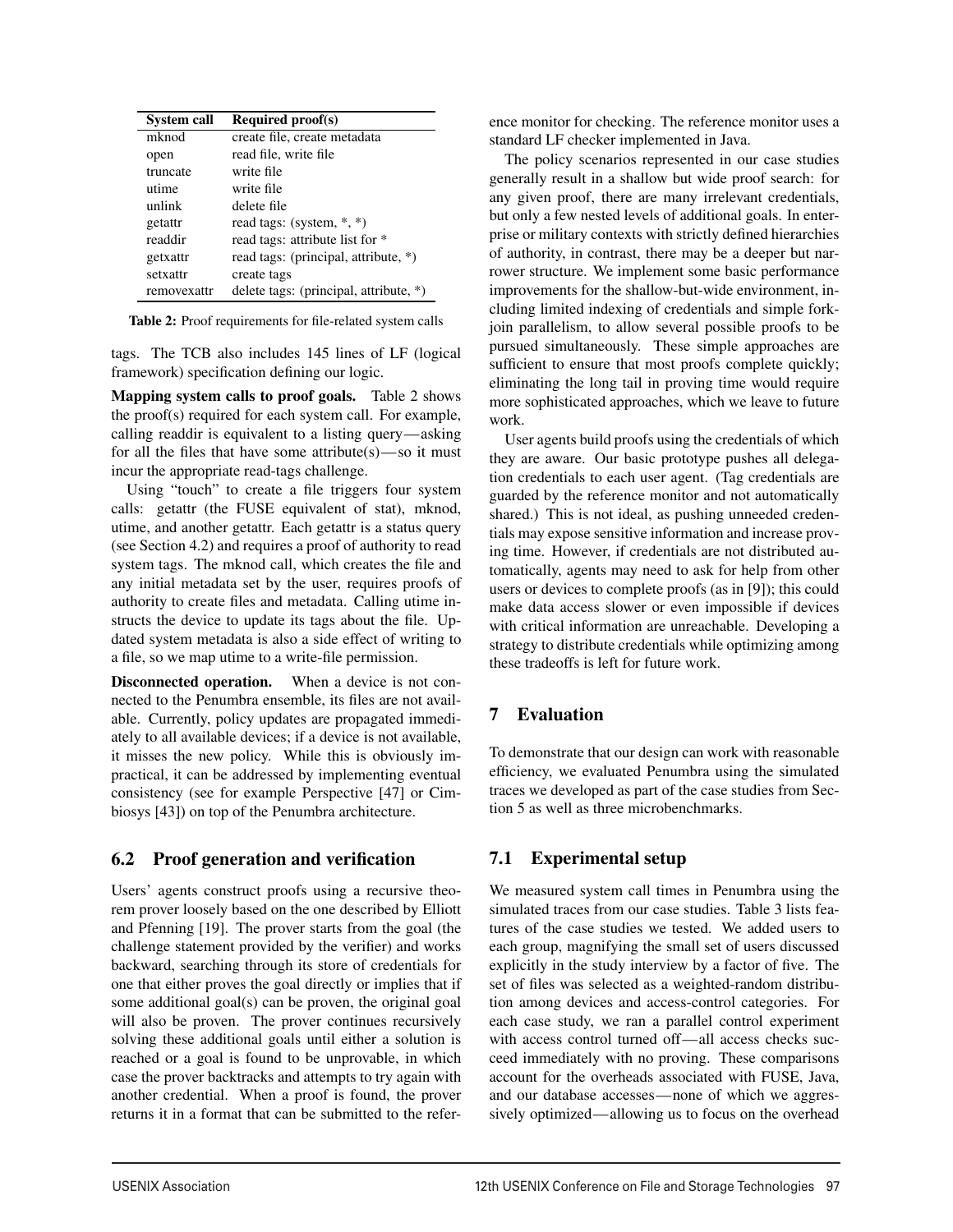|              |              |              | Deleg. |               | <b>System</b> |
|--------------|--------------|--------------|--------|---------------|---------------|
| Case study   | <b>Users</b> | <b>Files</b> | creds. | <b>Proofs</b> | calls         |
| Susie        | 60           | 2.349        | 68     | 46.646        | 212.333       |
| Jean         | 65           | 2.500        | 93     | 30.755        | 264,924       |
| Heather/Matt | 60           | 3.098        | 101    | 39.732        | 266,501       |
| Dana         | 60           | 3.798        | 89     | 27,859        | 74.593        |

Table 3: Case studies we tested. Proof and system call counts are averaged over 10 runs.

of access control. We ran each case study 10 times with and 10 times without access control.

During each automated run, each device in the case study was mounted on its own four-core (eight-thread) 3.4GHz Intel i7-4770 machine with 8GB of memory, running Ubuntu 12.04.3 LTS. The machines were connected on the same subnet via a wired Gigabit-Ethernet switch; 10 pings across each pair of machines had minimum, maximum, and median round-trip times of 0.16, 0.37, and 0.30 ms. Accounts for the people in the case study were created on each machine; these users then created the appropriate files and added a weightedrandom selection of tags. Next, users listed and opened a weighted-random selection of files from those they were authorized to access. The weights are influenced by research on how the age of content affects access patterns [57]. Based on the file type, users read and wrote all or part of each file's content before closing it and choosing another to access. The specific access pattern is less important than broadly exercising the desired policy. Finally, each user attempted to access forbidden content to validate that the policy was set correctly and measure timing for failed accesses.

## 7.2 System call operations

Adding theorem proving to the critical path of file operations inevitably reduces performance. Usability researchers have found that delays of less than 100 ms are not noticeable to most users, who perceive times less than that as instantaneous [39]. User-visible operations consist of several combined system calls, so we target system call operation times well under the 100 ms limit.

Figure 5 shows the duration distribution for each system call, aggregated across all runs of all case studies, both with and without access control. Most system calls were well under the 100 ms limit, with medians below 2 ms for getattr, open, and utime and below 5 ms for getxattr. Medians for mknod and setxattr were 20 ms and 25 ms. That getattr is fast is particularly important, as it is called within nearly every user operation. Unfortunately, readdir (shown on its own axis for scale) did not perform as well, with a median of 66 ms. This arises from a combination of factors: readdir performs the most proofs (one local, plus one per remote device); polls each



Figure 5: System call times with (white, left box of each pair) and without (shaded, right) access control, with the number of operations (*n*) in parentheses. *n*s vary up to 2% between runs with and without access control. Other than readdir (shown separately for scale), median system call times with access control are 1-25 ms and median overhead is less than 5%.

remote device; and must sometimes retrieve thousands of attributes from our mostly unoptimized database on each device. In addition, repeated readdirs are sparse in our case studies and so receive little benefit from proof caching. The results also show that access-control overhead was low across all system calls. For open and utime, the access control did not affect the median but did add more variance.

In general, we did little optimization on our simple prototype implementation; that most of our operations already fall well within the 100 ms limit is encouraging. In addition, while this performance is slower than for a typical local file system, longer delays (especially for remote operations like readdir) may be more acceptable for a distributed system targeting interactive data sharing.

## 7.3 Proof generation

10

Because proof generation is the main bottleneck inherent to our logic-based approach, it is critical to understand the factors that affect its performance. Generally system calls can incur up to four proofs (local and remote, for the proofs listed in Table 2). Most, however, incur fewer—locally opening a file for reading, for example, incurs one proof (or zero, if permission has already been cached). The exception is readdir, which can incur one local proof plus one proof for each device from which data is requested. However, if authority has already been cached no proof is required. (For these tests, authority cache entries expired after 10 minutes.)

Proving depth. Proving time is affected by prov-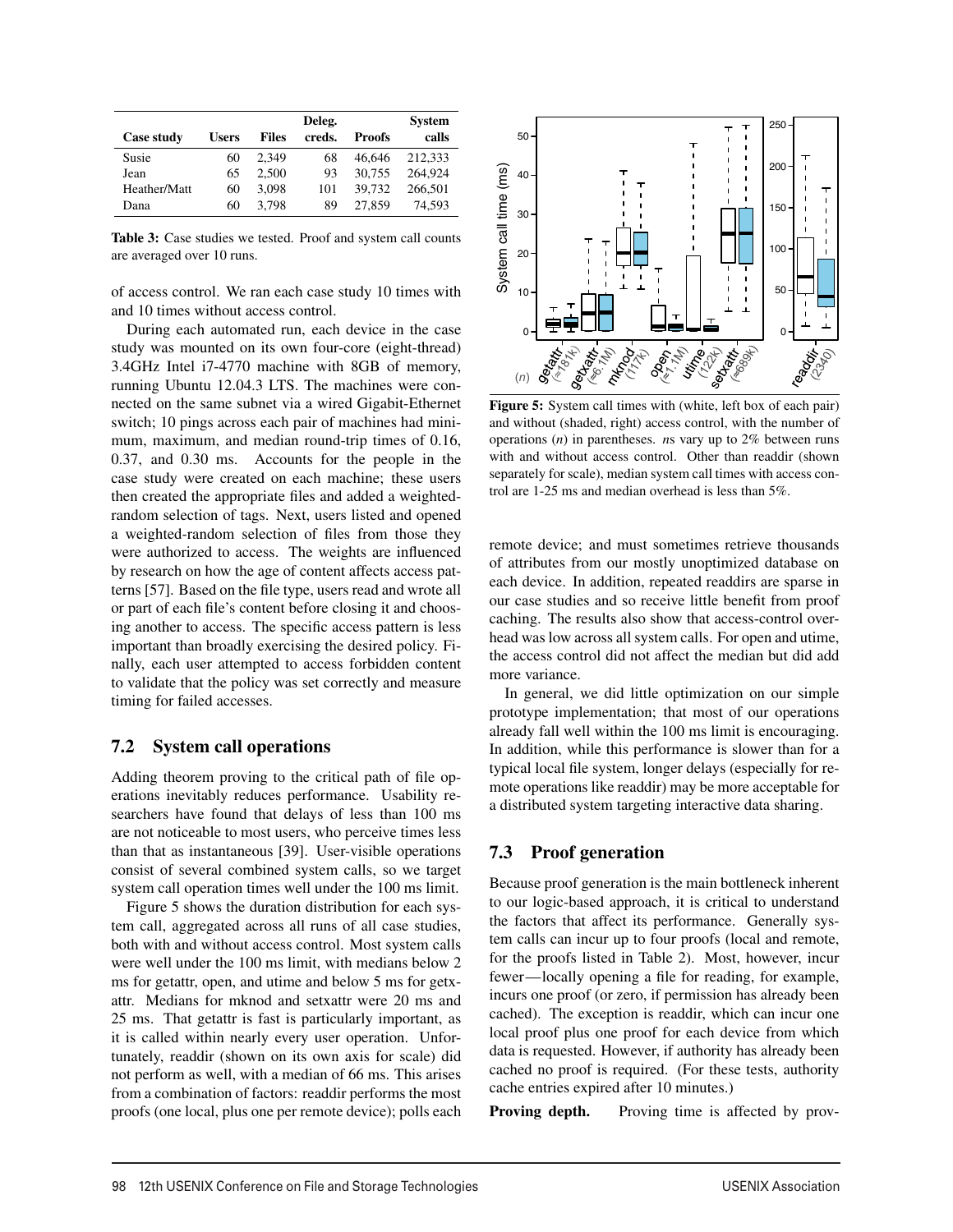ing depth, or the number of subgoals generated by the prover along one search path. Upon backtracking, proving depth decreases, then increases again as new paths are explored. Examples of steps that increase proving depth include using a delegation, identifying a member of a group, and solving the "if" clause of an implication. Although in corporate or military settings proofs can sometimes extend deeply through layers of authority, policies for personal data (as exhibited in the user studies we considered) usually do not include complex redelegation and are therefore generally shallow. In our case studies, the maximum proving depth (measured as the greatest depth reached during proof search, not the depth of the solution) was only 21; 11% of observed proofs (165,664 of 1,468,222) had depth greater than 10.

To examine the effects of proving depth, we developed a microbenchmark that tests increasingly long chains of delegation between users. We tested chains up to 60 levels deep. As shown in Figure 6a, proving time grew linearly with depth, but with a shallow slope—at 60 levels, proving time remained below 6 ms.

Red herrings. We define a *red herring* as an unsuccessful proving path in which the prover recursively pursues at least three subgoals before detecting failure and backtracking. To examine this, we developed a microbenchmark varying the number of red herrings; each red herring is exactly four levels deep. As shown in Figure 6b, proving time scaled approximately quadratically in this test: each additional red herring forces additional searches of the increasing credential space. In our case studies, the largest observed value was 43 red herrings; proofs with more than 20 red herrings made up only 0.5% of proofs (7,437 of 1,468,222). For up to 20 red herrings, proving time in the microbenchmark was generally less than 5 ms; at 40, it remained under 10 ms.

Proving time in the case studies. In the presence of real policies and metadata, changes in proving depth and red herrings can interact in complex ways that are not accounted for by the microbenchmarks. Figure 7 shows proving time aggregated in two ways. First, we compare case studies. Heather/Matt has the highest variance because files are jointly owned by the couple, adding an extra layer of indirection for many proofs. Susie has a higher median and variance than Dana or Jean because of her negative policies, which lead to more red herrings. Second, we compare proof generation times, aggregated across case studies, based on whether a proof was made by the primary user, by device agents as part of remote operations, or by other users. Most important for Penumbra is that proofs for primary users be fast, as users do not expect delays when accessing their own content; these proofs had a median time less than 0.52 ms in each case study. Also important is that device proofs are fast, as they are an extra layer of overhead on all remote operations. Device proofs had median times of 1.1-1.7 ms for each case study. Proofs for other users were slightly slower, but had medians of 2-9 ms in each case study.

We also measured the time it takes for the prover to conclude no proof can be made. Across all experiments, 1,375,259 instances of failed proofs had median and 90th-percentile times of 9 and 42 ms, respectively.

Finally, we consider the long tail of proving times. Across all 40 case study runs, the 90th-percentile proof time was 10 ms, the 99th was 45 ms, and the maximum was 1531 ms. Of 1,449,920 proofs, 3,238 (0.2%) took longer than 100 ms. These pathological cases may have several causes: high depth, bad luck in red herrings, and even Java garbage collection. Reducing the tail of proving times is an important goal for future work.

Effects of negative policy. Implementing negative policy for attributes without well-defined values (such as the allow *weird=false* example from Section 4.3) requires adding inverse policy tags to many files. A policy with negative attributes needs  $n \times m$  extra attribute credentials, where  $n$  is the number of negative attributes in the policy and *m* is the number of affected files.

Users with default-share mentalities who tend to specify policy in terms of exceptions are most affected. Susie, our default-share case study, has five such negative attributes: *personal*, *very personal*, *mom-sensitive*, *redflag*, and *kids*. Two other case studies have one each: Jean restricts photos tagged *goofy*, while Heather and Matt restrict media files tagged *inappropriate* from their young daughter. Dana, an unusually strong example of the default-protect attitude, has none. We also reviewed detailed policy data from [28] and found that for photos, the number of negative tags ranged from 0 to 7, with median 3 and mode 1. For most study participants, negative tags fall into a few categories: synonyms for private, synonyms for weird or funny, and references to alcohol. A few also identified one or two people who prefer not to have photos of them made public. Two of 18 participants



Figure 7: Proving times organized by (left) case study and (right) primary user, device, and other users.

 $\overline{1}$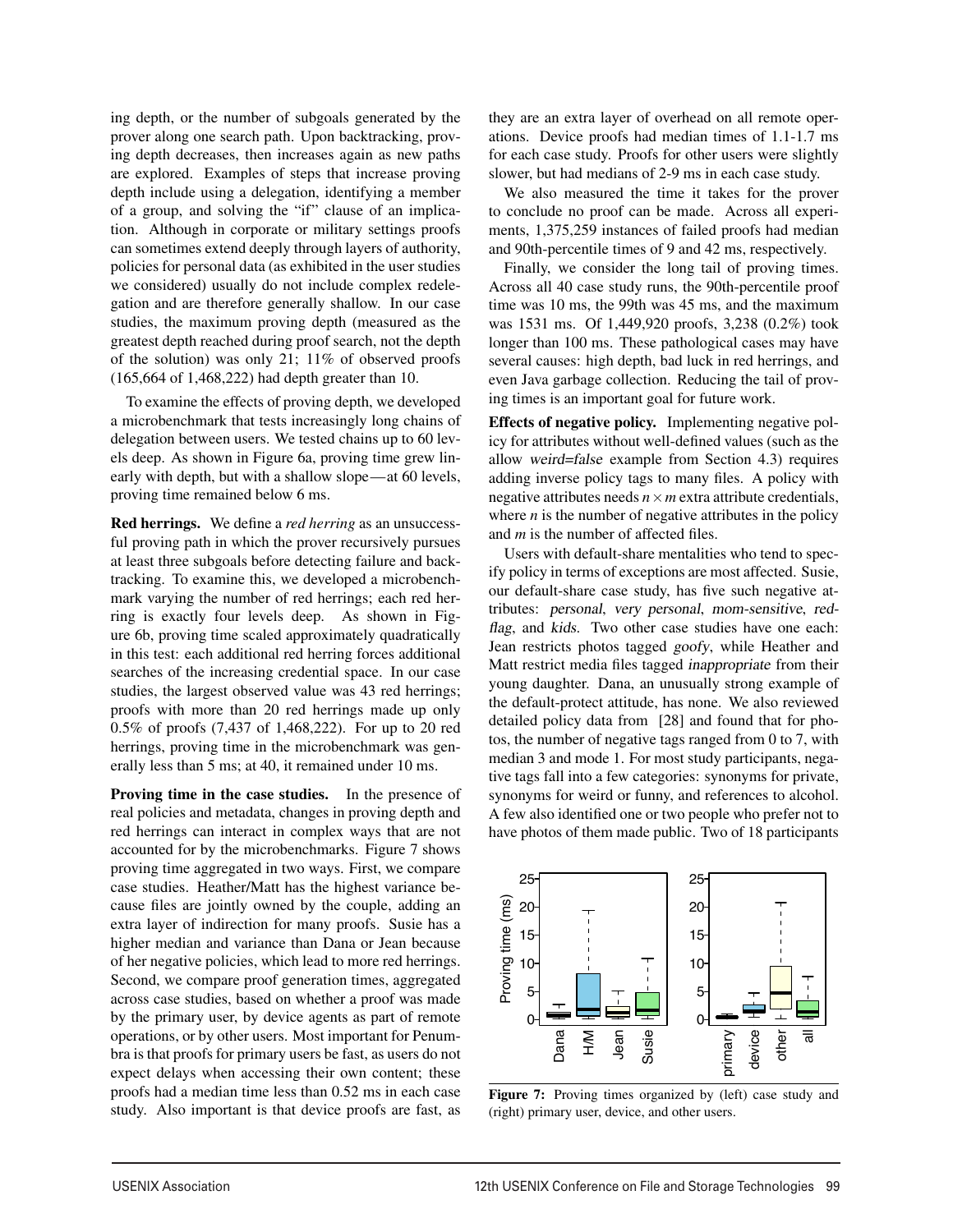

Figure 6: Three microbenchmarks showing how proving time scales with proving depth, red herrings, and attributes-per-policy. Shown with best-fit (a) line and (b,c) quadratic curve.

used a wider range of less general negative tags.

The value of *m* is determined in part by the complexity of the user's policy: the set of files to which the negative attributes must be attached is the set of files with the positive attributes in the same policy. For example, a policy on files with *type=photo & goofy=false* will have a larger *m*-value than a policy on files with *type=photo & party=true & goofy=false*.

Because attributes are indexed by file in the prover, the value of *n* has a much stronger affect on proving time than the value of *m*. Our negative-policy microbenchmark tests the prover's performance as the number of attributes per policy (and consequently per file) increases.

Figure 6c shows the results. Proving times grew approximately quadratically but with very low coefficients. For policies of up to 10 attributes (the range discussed above), proving time was less than 2.5 ms.

Adding users and devices. Penumbra was designed to support groups of users who share with each other regularly – household members, family, and close friends. Based on user studies, we estimate this is usually under 100 users. Our evaluation (Section 7) examined Penumbra's performance under these and somewhat more challenging circumstances. Adding more users and devices, however, raises some potential challenges.

When devices are added, readdir operations that must visit all devices will require more work; much of this work can be parallelized, so the latency of a readdir should grow sub-linearly in the number of devices. With more users and devices, more files are also expected, with correspondingly more total attributes. The latency of a readdir to an individual device is approximately linear in the number of attributes that are returned. Proving time should scale sub-linearly with increasing numbers of files, as attributes are indexed by file ID; increasing the number of attributes per file should scale linearly as the set of attributes for a given file is searched. Adding users can also be expected to add policy credentials. Users can be added to existing policy groups with sub-linear overhead, but more complex policy additions can have varying effects. If a new policy is mostly disjoint from old policies, it can quickly be skipped during proof search, scaling sub-linearly. However, policies that heavily overlap may lead to increases in red herrings and proof depths; interactions between these could cause proving time to increase quadratically (see Figure 6) or faster. Addressing this problem could require techniques such as pre-computing proofs or subproofs [10], as well as more aggressive indexing and parallelization within proof search to help rule out red herrings sooner.

In general, users' agents must maintain knowledge of available credentials for use in proving. Because they are cryptographically signed, credentials can be up to about 2 kB in size. Currently, these credentials are stored in memory, indexed and preprocessed in several ways, to streamline the proving process. As a result, memory requirements grow linearly, but with a large constant, as credentials are added. To support an order of magnitude more credentials would require revisiting the data structures within the users' agents and carefully considering tradeoffs among insertion time, deletion time, credential matching during proof search, and memory use.

## 8 Conclusion

Penumbra is a distributed file system with an accesscontrol infrastructure for distributed personal data that combines semantic policy specification with logic-based enforcement. Using case studies grounded in data from user studies, we demonstrated that Penumbra can accommodate and enforce commonly desired policies, with reasonable efficiency. Our case studies can also be applied to other systems in this space.

## 9 Acknowledgments

12

This material is based upon work supported by the National Science Foundation under Grants No. 0946825, CNS-0831407, and DGE-0903659, by CyLab at Carnegie Mellon under grants DAAD19-02-1-0389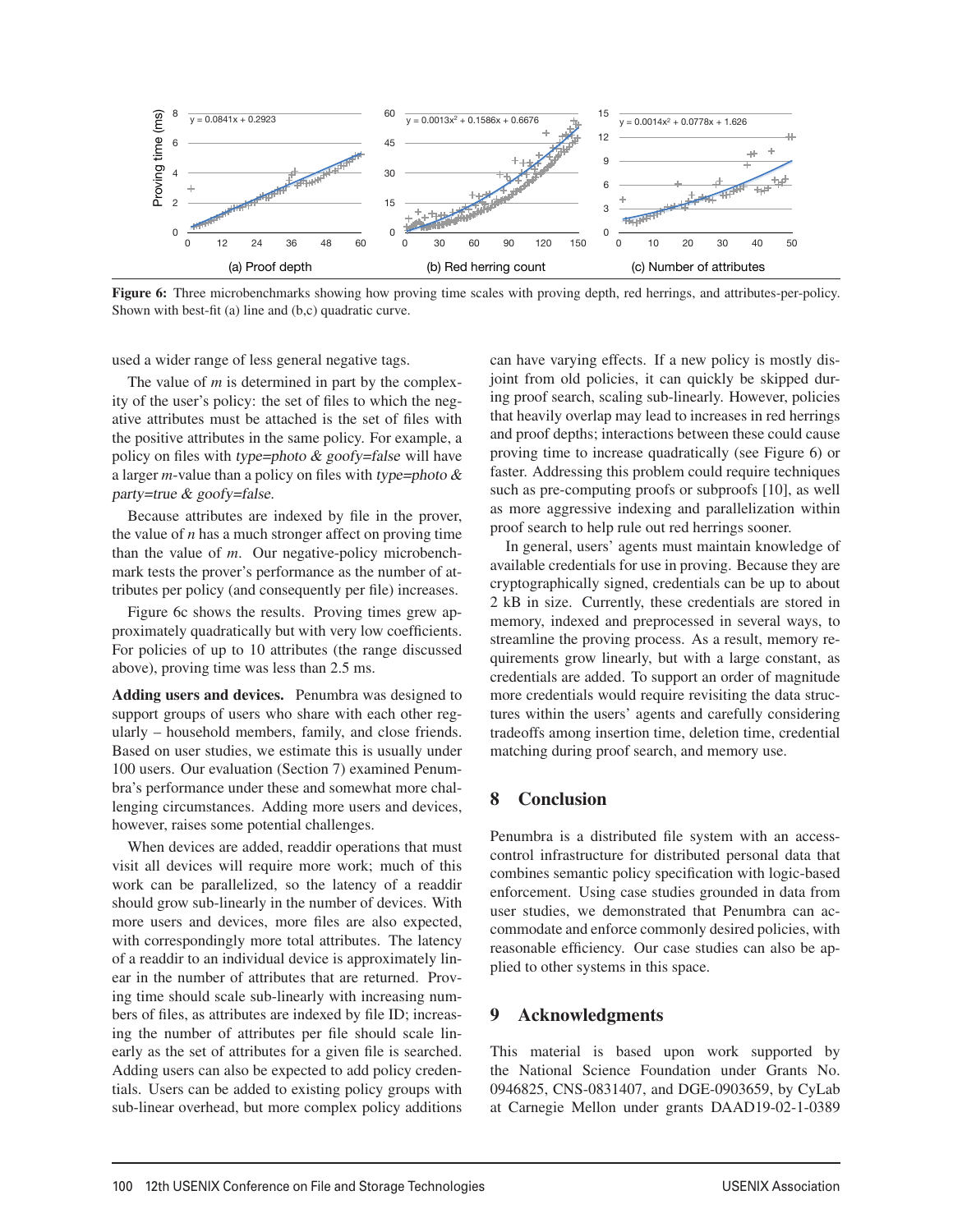and W911NF-09-1-0273 from the Army Research Office, by gifts from Cisco Systems Inc. and Intel, and by Facebook and the ARCS Foundation. We thank the members and companies of the PDL Consortium (including Actifio, APC, EMC, Facebook, Fusion-io, Google, Hewlett-Packard Labs, Hitachi, Huawei, Intel, Microsoft Research, NEC Laboratories, NetApp, Oracle, Panasas, Riverbed, Samsung, Seagate, Symantec, VMware, and Western Digital) for their interest, insights, feedback, and support. We thank Michael Stroucken and Zis Economou for help setting up testing environments.

#### References

- [1] FUSE: Filesystem in userspace. http://fuse.sourceforge.net.
- [2] Average number of uploaded and linked photos of Facebook users as of January 2011, by gender. Statista, 2013.
- [3] M. S. Ackerman. The intellectual challenge of CSCW: The gap between social requirements and technical feasibility. *Human-Computer Interaction*, 15(2):179–203, 2000.
- [4] S. Ahern, D. Eckles, N. S. Good, S. King, M. Naaman, and R. Nair. Over-exposed? Privacy patterns and considerations in online and mobile photo sharing. In *Proc. ACM CHI*, 2007.
- [5] A. W. Appel and E. W. Felten. Proof-carrying authentication. In *Proc. ACM CCS*, 1999.
- [6] Apple. Apple iCloud. https://www.icloud.com/, 2013.
- [7] C.-M. Au Yeung, L. Kagal, N. Gibbins, and N. Shadbolt. Providing access control to online photo albums based on tags and linked data. In *Proc. AAAI-SSS:Social Semantic Web*, 2009.
- [8] O. Ayalon and E. Toch. Retrospective privacy: Managing longitudinal privacy in online social networks. In *Proc. SOUPS*, 2013.
- [9] L. Bauer, S. Garriss, and M. K. Reiter. Distributed proving in access-control systems. In *Proc. IEEE SP*, 2005.
- [10] L. Bauer, S. Garriss, and M. K. Reiter. Efficient proving for practical distributed access-control systems. In *ESORICS*, 2007.
- [11] L. Bauer, M. A. Schneider, and E. W. Felten. A general and flexible access-control system for the Web. In *Proc. USENIX Security*, 2002.
- [12] A. Besmer and H. Richter Lipford. Moving beyond untagging: Photo privacy in a tagged world. In *Proc. ACM CHI*, 2010.
- [13] A. J. Brush and K. Inkpen. Yours, mine and ours? Sharing and use of technology in domestic environments. In *Proc. UbiComp*. 2007.
- [14] Facebook & your privacy: Who sees the data you share on the biggest social network? Consumer Reports Magazine, June 2012.
- [15] D. Coursey. Google apologizes for Buzz privacy issues. *PCWorld*. Feb. 15, 2010.
- [16] J. L. De Coi, E. Ioannou, A. Koesling, W. Nejdl, and D. Olmedilla. Access control for sharing semantic data across desktops. In *Proc. ISWC*, 2007.
- [17] E. De Cristofaro, C. Soriente, G. Tsudik, and A. Williams. Hummingbird: Privacy at the time of Twitter. In *Proc. IEEE SP*, 2012.
- [18] K. W. Edwards, M. W. Newman, and E. S. Poole. The infrastructure problem in HCI. In *Proc. ACM CHI*, 2010.
- [19] C. Elliott and F. Pfenning. A semi-functional implementation of a higher-order logic programming language. In P. Lee, editor, *Topics in Advanced Language Implementation*. MIT Press, 1991.
- [20] D. Garg and F. Pfenning. A proof-carrying file system. In *Proc. IEEE SP*, 2010.
- [21] R. Geambasu, M. Balazinska, S. D. Gribble, and H. M. Levy. Homeviews: Peer-to-peer middleware for personal data sharing applications. In *Proc. ACM SIGMOD*, 2007.
- [22] D. K. Gifford, P. Jouvelot, M. A. Sheldon, and J. W. O'Toole. Semantic file systems. In *Proc. ACM SOSP*, 1991.
- [23] M. Hart, C. Castille, R. Johnson, and A. Stent. Usable privacy controls for blogs. In *Proc. IEEE CSE*, 2009.
- [24] K. Hill. Teacher accidentally puts racy photo on students' iPad. School bizarrely suspends students. *Forbes*, October 2012.
- [25] M. Johnson, S. Egelman, and S. M. Bellovin. Facebook and privacy: It's complicated. In *Proc. SOUPS*, 2012.
- [26] M. Johnson, J. Karat, C.-M. Karat, and K. Grueneberg. Usable policy template authoring for iterative policy refinement. In *Proc. IEEE POLICY*, 2010.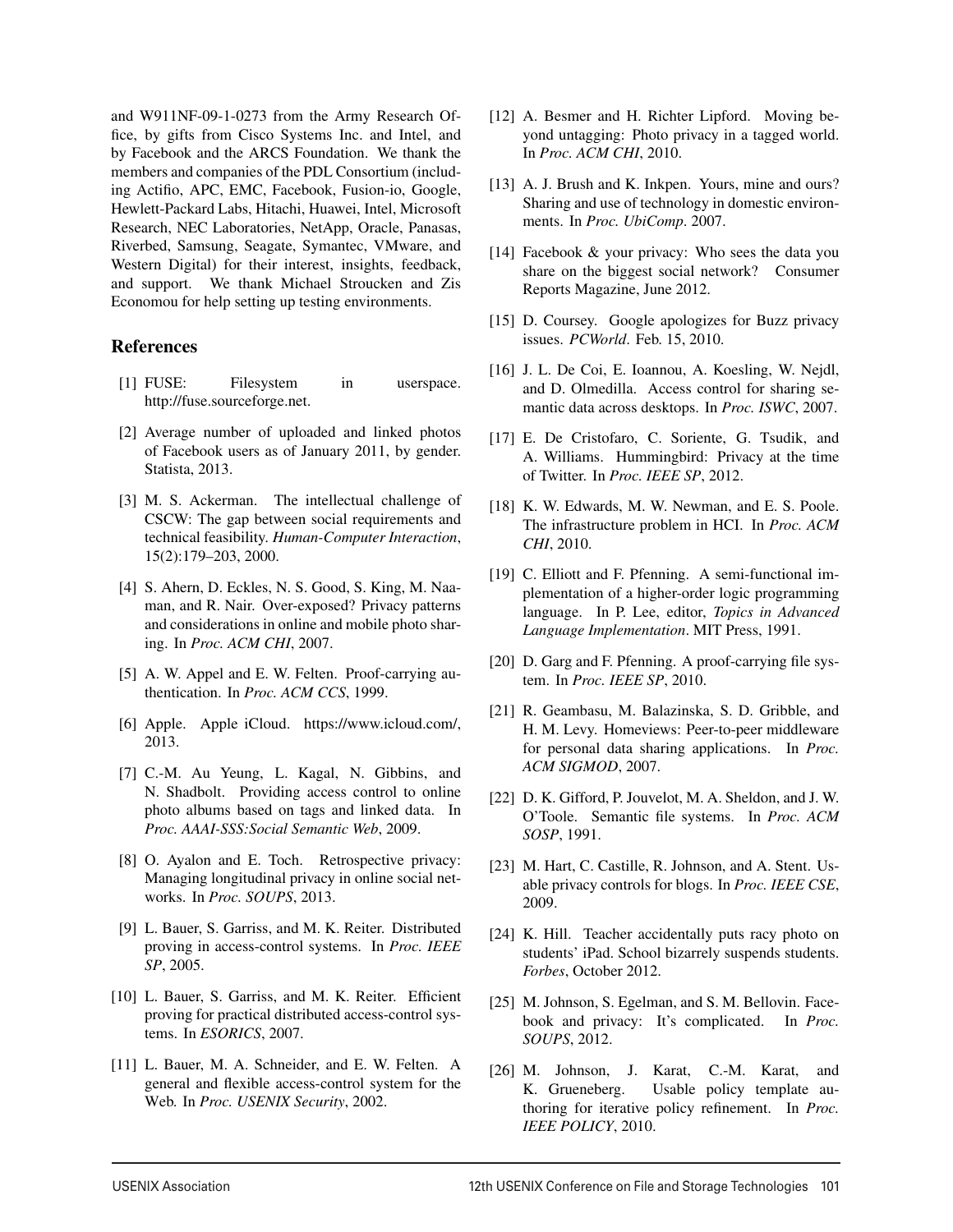- [27] A. K. Karlson, A. J. B. Brush, and S. Schechter. Can I borrow your phone? Understanding concerns when sharing mobile phones. In *Proc. ACM CHI*, 2009.
- [28] P. Klemperer, Y. Liang, M. L. Mazurek, M. Sleeper, B. Ur, L. Bauer, L. F. Cranor, N. Gupta, and M. K. Reiter. Tag, you can see it! Using tags for access control in photo sharing. In *Proc. ACM CHI*, 2012.
- [29] B. Lampson, M. Abadi, M. Burrows, and E. Wobber. Authentication in distributed systems: Theory and practice. *ACM Trans. Comput. Syst.*, 10(4):265–310, 1992.
- [30] C. Lesniewski-Laas, B. Ford, J. Strauss, R. Morris, and M. F. Kaashoek. Alpaca: Extensible authorization for distributed services. In *Proc. ACM CCS*, 2007.
- [31] N. Li, J. C. Mitchell, and W. H. Winsborough. Design of a role-based trust-management framework. In *Proc. IEEE SP*, 2002.
- [32] L. Little, E. Sillence, and P. Briggs. Ubiquitous systems and the family: Thoughts about the networked home. In *Proc. SOUPS*, 2009.
- [33] A. Masoumzadeh and J. Joshi. Privacy settings in social networking systems: What you cannot control. In *Proc. ACM ASIACCS*, 2013.
- [34] M. L. Mazurek, J. P. Arsenault, J. Bresee, N. Gupta, I. Ion, C. Johns, D. Lee, Y. Liang, J. Olsen, B. Salmon, R. Shay, K. Vaniea, L. Bauer, L. F. Cranor, G. R. Ganger, and M. K. Reiter. Access control for home data sharing: Attitudes, needs and practices. In *Proc. ACM CHI*, 2010.
- [35] M. L. Mazurek, P. F. Klemperer, R. Shay, H. Takabi, L. Bauer, and L. F. Cranor. Exploring reactive access control. In *Proc. ACM CHI*, 2011.
- [36] D. D. McCracken and R. J. Wolfe. *User-centered website development: A human-computer interaction approach*. Prentice Hall Englewood Cliffs, 2004.
- [37] Microsoft. Windows SkyDrive. http://windows.microsoft.com/en-us/skydrive/, 2013.
- [38] R. Needleman. How to fix Facebook's new privacy settings. *cnet*, December 2009.
- [39] J. Nielsen and J. T. Hackos. *Usability engineering*, volume 125184069. Academic press Boston, 1993.
- [40] J. S. Olson, J. Grudin, and E. Horvitz. A study of preferences for sharing and privacy. In *Proc. CHI EA*, 2005.
- [41] D. Peek and J. Flinn. EnsemBlue: Integrating distributed storage and consumer electronics. In *Proc. OSDI*, 2006.
- [42] A. Post, P. Kuznetsov, and P. Druschel. PodBase: Transparent storage management for personal devices. In *Proc. IPTPS*, 2008.
- [43] V. Ramasubramanian, T. L. Rodeheffer, D. B. Terry, M. Walraed-Sullivan, T. Wobber, C. C. Marshall, and A. Vahdat. Cimbiosys: A platform for content-based partial replication. In *Proc. NSDI*, 2009.
- [44] M. N. Razavi and L. Iverson. A grounded theory of information sharing behavior in a personal learning space. In *Proc. ACM CSCW*, 2006.
- [45] R. W. Reeder, L. Bauer, L. Cranor, M. K. Reiter, K. Bacon, K. How, and H. Strong. Expandable grids for visualizing and authoring computer security policies. In *Proc. ACM CHI*, 2008.
- [46] O. Riva, Q. Yin, D. Juric, E. Ucan, and T. Roscoe. Policy expressivity in the Anzere personal cloud. In *Proc. ACM SOCC*, 2011.
- [47] B. Salmon, S. W. Schlosser, L. F. Cranor, and G. R. Ganger. Perspective: Semantic data management for the home. In *Proc. USENIX FAST*, 2009.
- [48] S. Schroeder. Facebook privacy: 10 settings every user needs to know. *Mashable*, February 2011.
- [49] M. Seltzer and N. Murphy. Hierarchical file systems are dead. In *Proc. USENIX HotOS*, 2009.
- [50] D. K. Smetters and N. Good. How users use access control. In *Proc. SOUPS*, 2009.
- [51] J. Staddon, P. Golle, M. Gagné, and P. Rasmussen. A content-driven access control system. In *Proc. IDTrust*, 2008.
- [52] J. Strauss, J. M. Paluska, C. Lesniewski-Laas, B. Ford, R. Morris, and F. Kaashoek. Eyo: devicetransparent personal storage. In *Proc. USENIX-ATC*, 2011.
- [53] F. Stutzman, R. Gross, and A. Acquisti. Silent listeners: The evolution of privacy and disclosure on facebook. *Journal of Privacy and Confidentiality*, 4(2):2, 2013.